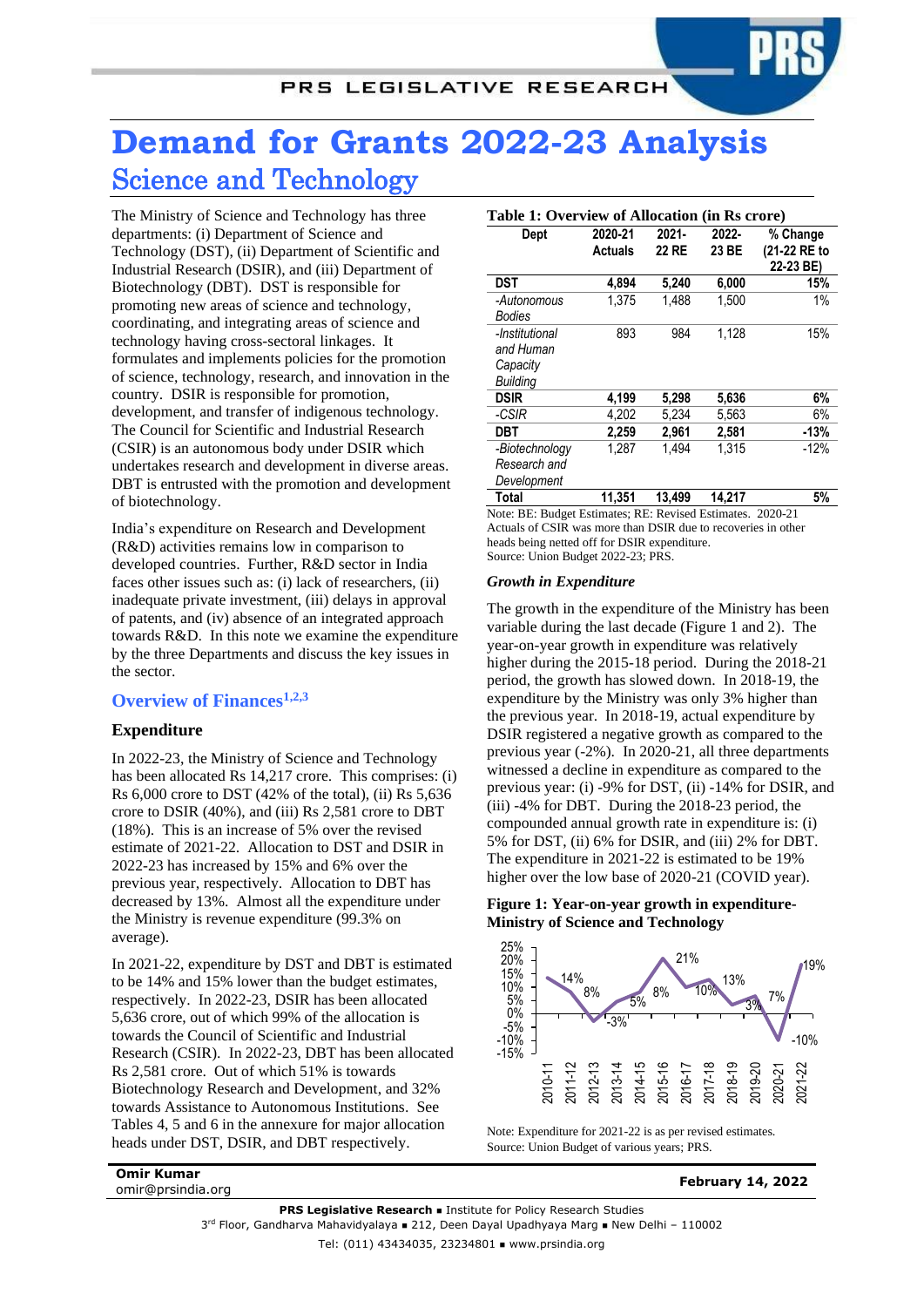<span id="page-1-0"></span>Regarding the expenditure of DST, the Standing Committee on Science and Technology (2020) had observed that there is a need for enhancement in the medium-term expenditure framework (MTEF) allocation to the DST. 4 MTEF provides a three-year rolling target for the expenditure of a department. <sup>5</sup> The Committee recommended that DST should pursue the Ministry of Finance for revision of the MTEF to a higher base level. This will help DST in carrying out its new initiatives and future plans.[4](#page-1-0)

## **Figure 2: Department-wise year-on-year growth in expenditure**



Note: Expenditure for 2021-22 is as per revised estimates. Source: Union Budget of various years; PRS.

## *Underutilisation of funds*

During the 2016-20 period (four years), on average, DST spent 4% less than the budget estimates [\(Figure](#page-1-1)  [3\)](#page-1-1). The corresponding figures for DSIR and DBT are 1% and 2% respectively. In 2020-21 actual expenditure is lower than the budget estimates for all three departments: (i) -22% for DST and DISR each, and (ii) -19% for DBT. The Standing Committee on Science and Technology (2021) observed that budget allocation for DST and DSIR was reduced at the 2020-21 revised stage due to COVID-19.<sup>6,7</sup>

## <span id="page-1-1"></span>**Figure 3: Underutilisation (Change from Budget Estimates to Actuals)**

<span id="page-1-7"></span><span id="page-1-4"></span>

Source: Union Budget of various years; PRS.

## *Underutilisation of funds for Industrial Research and Development*

DSIR utilises funds under Industrial Research and Development head towards: (i) Promoting Innovations in Individuals, Startups & MSMEs (PRISM), (ii) Patent Acquisition and Collaborative Research & Technology Development (PACE), (iii) Building Industrial R&D and Common Research Facilities (BIRD) and (iv) Access to Knowledge for Technology Development & Dissemination (A2K plus) programmes of the Department. The actual expenditure under this head has been lower than the budget estimates in all years

# between 2016-17 and 2019-20 (50% on average).

#### **Figure 4: Underutilisation - Industrial Research and Development head under DSIR**



Source: Union Budget of various years; PRS.

# **Issues for consideration**

## *India's expenditure on research and development on a decline*

<span id="page-1-5"></span>Investment in science is measured in terms of gross expenditure in research and development (GERD).<sup>8</sup> It includes expenditure on research and development by business enterprises, higher education institutions, governments, and private non-profit organisations. GERD as a percentage of GDP has been declining since 2009-10 [\(Figure 5\)](#page-1-2). GERD in 2018-19 was estimated to be 0.65% of GDP (latest year till which estimates are available). 9

#### <span id="page-1-6"></span><span id="page-1-2"></span>**Figure 5: GERD falling since 2009-10 (Figures in % of GDP)**



Source: Research and Development Statistics 2019-20; Ministry of Science and Technology; PRS.

<span id="page-1-3"></span>India's GERD (2018) was substantially lower than countries such as Germany, USA, China, and Brazil [\(Figure 6\)](#page-2-0). However, India's GERD is higher than the average for lower-middle-income group countries. The Science, Technology, and Innovation Policy, 2013 (administered by the Ministry of Science and Technology) had observed that increasing GERD to 2% of GDP has been a national goal for quite some time.<sup>10</sup> The Policy had observed that the target for GERD could be achieved by 2018-19 if the private sector at least matches the expenditure level of the public sector.<sup>[10](#page-1-3)</sup> The Standing Committee on Science and Technology (2021) recommended the DST to enhance the GERD as a % of GDP by promoting private sector investment in R&[D.](#page-1-4)<sup>6</sup>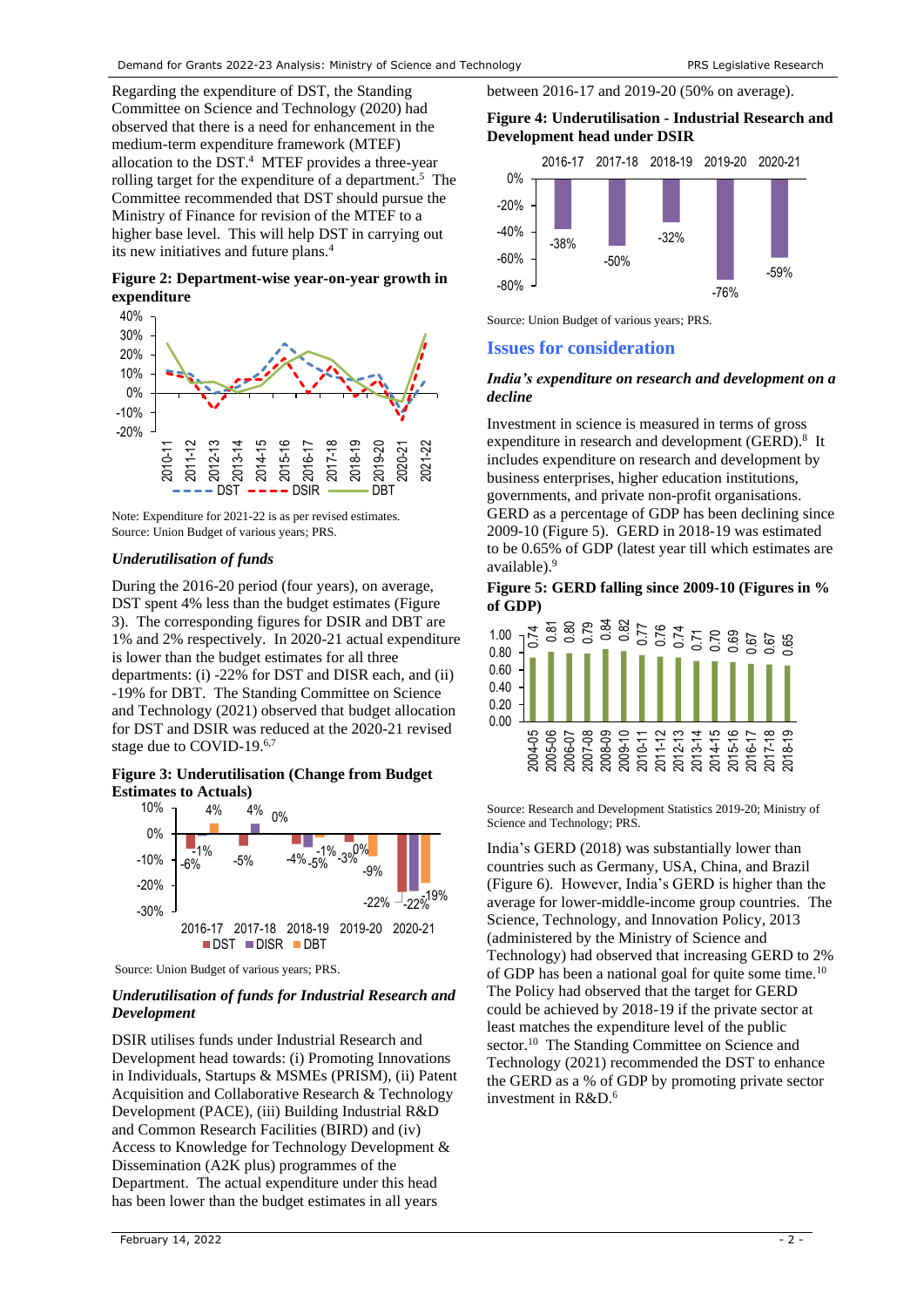# <span id="page-2-0"></span>**Figure 6: India's GERD as a % of GDP among the lowest (2018)**



Note: Data for lower middle-income countries is from 2017. Source: World Bank; PRS.

## *Public sector investment on R&D on a decline; lowest since 2004-05*

The Science, Technology, and Innovation Policy, 2013 had observed that the public sector has led the expenditure on  $R&D$  in the country.<sup>[10](#page-1-3)</sup> This includes expenditure by: (i) all central government ministries, (ii) public sector units, (iii) state governments, and (iv) higher education institutes. Expenditure by the public sector has also been declining since 2008-09 [\(Figure 7\)](#page-2-1). Expenditure by the public sector towards R&D is estimated to be 0.41% of GDP in 2018-19, the lowest since 2004-05.

## <span id="page-2-1"></span>**Figure 7: Declining expenditure by the public sector on R&D (Figures in % of GDP)**



Source: Research and Development Statistics 2019-20; Ministry of Science and Technology; PRS.

Public sector corporations spend a lesser portion of their sales turnover on R&D as compared to private sector companies [\(Figure 8\)](#page-2-2). In 2017-18, private sector companies spent 1.48% of their sales turnover on R&D. The corresponding percentage for the public sector industries was 0.29%.

#### <span id="page-2-2"></span>**Figure 8: Percentage of sales turnover spent on R&D (Figures in %)**



■ Public Sector Industries ■ Private Sector Industries

Note: Data for public sector refers to 103 industrial R&D units. Data for private sector refers to 2,007 industrial R&D units excluding scientific and industrial research organisations. The public sector contributed 48% of the total sales turnover of the considered units in 2017-18.

Source: Research and Development Statistics 2019-20; Ministry of Science and Technology; PRS.

#### *Need to increase investment in R&D by state governments*

The Economic Survey (2017-18) observed that the government expenditure on R&D is undertaken almost entirely by the central government. There is a need for greater state government spending [\(Figure 9\)](#page-2-3)[.](#page-1-5)<sup>8</sup>

#### <span id="page-2-3"></span>**Figure 9: Sector-wise source of funds for R&D in 2018-19**



Note: Central sector includes expenditure by central ministries and central public sector units. State sector includes spending by the state ministries/organisations and state agricultural universities. Examples of Higher Education Institutes are IITs and Indian Institute of Science, Bangalore.

Source: Research and Development Statistics 2019-20; Ministry of Science and Technology; PRS.

<span id="page-2-4"></span>The annual growth rate of R&D expenditure of states in 2017-18 over 2009-10 was 8.2%.<sup>11</sup> In 2017-18, the share of state sector in national R&D expenditure was 6%. A few states accounted for a major share of the total state-sector R&D expenditure. More than 55% of the total R&D expenditure of the states was accounted by seven states- Gujarat, Tamil Nadu, Punjab, Andhra Pradesh, Madhya Pradesh, Uttar Pradesh, and Assam [\(Table 9](#page-9-0) in annexure shows state-wise share of R&D expenditure).<sup>[11](#page-2-4)</sup> Further, state-wise distribution of number of patent applications filed by Indians during 2017-18 shows that more than 75% applications were from seven states- Maharashtra, Tamil Nadu, Karnataka, Delhi, Telangana, Uttar Pradesh, and Gujarat.<sup>[11](#page-2-4)</sup>

#### *Share of private sector investment low in national expenditure on R&D*

It is observed that in countries where R&D investment is about 2% or more of their GDP, major contribution  $($ >50%) comes from the private sector[.](#page-1-5)<sup>8</sup> The Economic Survey (2017-18) had observed that in countries such as the USA, China, Germany, and Japan, the share of the private sector in the overall spending in research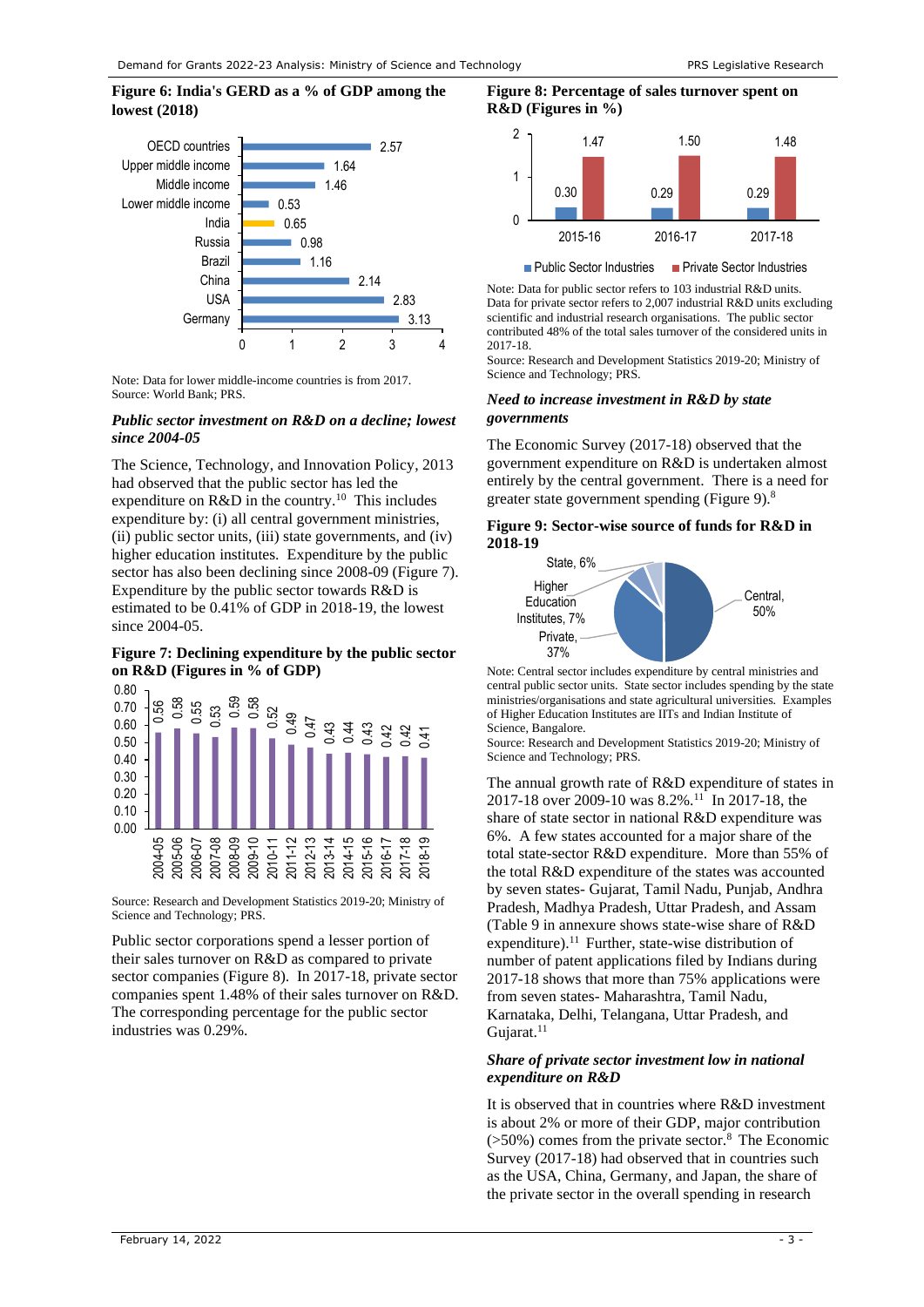and development is significantly higher.<sup>[8](#page-1-5)</sup> In India, the contribution of private sector is 37% and the rest 63% of national R&D expenditure comes from the government [\(Figure 10\)](#page-3-0). The Economic Survey (2017- 18) Survey took note of an analysis by a private organisation(Forbes,  $2017$ ).<sup>8</sup> According to this analysis, India had 26 firms in the list of top 2,500 global R&D spenders as compared to 301 Chinese companies. 19 of these 26 firms were in three sectors: (i) pharmaceuticals, (ii) automobiles, and (iii) software. India had no firms in five of the top ten R&D sectors as opposed to China, which has a presence in each one of the top five sectors.

<span id="page-3-0"></span>**Figure 10: % share of public investment in R&D more than private investment**



Source: Research and Development Statistics 2019-20; Ministry of Science and Technology; PRS.

The Science, Technology, and Innovation Policy, 2013 Policy had stressed that the expenditure on R&D by the private sector needs to go up.[10](#page-1-3) It had observed that an increase in private investment is necessary for translating R&D outputs into commercial outcomes.<sup>[10](#page-1-3)</sup> However, the expenditure on R&D by the private sector has decreased from 0.27% of GDP in 2012-13 to 0.24% of GDP in 2018-19 [\(Figure 11\)](#page-3-1). NITI Aayog (2018) noted that low investment by the private sector in R&D is a key challenge in the development of the innovation ecosystem in the country. <sup>12</sup> Note that the Draft Science, Technology, and Innovation Policy, 2020 seeks to double the GERD and the private sector contribution to GERD in five years.<sup>13</sup> Since October 2019, companies have been allowed to use corporate social responsibility funds (CSR) for contributions towards research.<sup>14</sup> They can spend CSR funds as contributions to public-funded incubators, research organisations and universities engaged in research in science, technology, engineering, and medicine.

#### <span id="page-3-8"></span><span id="page-3-1"></span>**Figure 11: Low expenditure by private sector on R&D (Figures in % of GDP)**



Source: Research and Development Statistics 2019-20; Ministry of Science and Technology; PRS.

## *Low number of researchers per million people*

<span id="page-3-4"></span>India's researchers per million people have increased from 157 in 2011 to 253 in 2018.<sup>15</sup> However, it remains significantly low when compared to other countries (See [Figure 12\)](#page-3-2).

# <span id="page-3-2"></span>**Figure 12: Researchers per million people (2018)**



Note: Data for USA and Middle-income countries is from 2017 and 2015 respectively Source: World Bank; PRS.

<span id="page-3-3"></span>Note that India's gross enrolment ratio (GER) in higher education itself is low as compared to these countries. In 2018-19, India's GER in higher education was 26.3%. 16 In comparison, the GER in higher education in countries such as USA, China, and Germany was 88%, 49%, and 70%, respectively.<sup>17</sup> The National Education Policy 2020 recommends increasing GER in higher education to 50% by 2035.<sup>18</sup> The Economic Survey (2017-18) observed that considerable improvement in mathematics and cognitive skills is required at the primary and secondary education level to enable the R&D ecosystem in the country.<sup>[8](#page-1-5)</sup> The National Education Policy 2020 also aims to improve foundational literacy and numeracy and cognitive capacities of students. [18](#page-3-3)

#### *Low number of female researchers*

<span id="page-3-7"></span><span id="page-3-6"></span>The Ministry of Science and Technology observed that women in India face several challenges in moving up the academic and administrative ladder due to systemic barriers and structural factors. 19 The share of female researchers in India has increased from 14% in 2015 to 19% in 2018.[15](#page-3-4) However, it is less than other countries such as Sri Lanka (47% in 2017), European Union (34% in 2017), and Switzerland (35% in 2017). [15](#page-3-4) A Report by UNESCO (2015) noted the lack of women's participation in research globally.<sup>20</sup> Further, it stated that women actively pursue bachelor's and master's degree but their participation drops at the PhD level. High proportion of women in tertiary education is, thus, not translated to a greater participation in research.<sup>[20](#page-3-5)</sup>

<span id="page-3-5"></span>The share of female researchers in engineering and technology in India also remains low. In 2018, share of female researchers in engineering and technology was 14%. [15](#page-3-4) Initiatives to promote gender equity in the field of research include: (i) Women Scientists Scheme (2002-03) that seeks to give financial incentives (fellowships, and grants) to women in the age group 27- 57 years who wish to pursue research in various fields, and (ii) Gender Advancement for Transforming Institutions (2020), that aims to mentor institutions in order to make them more inclusive and sensitive towards women, and to promote gender equity in science, technology, engineering and mathematics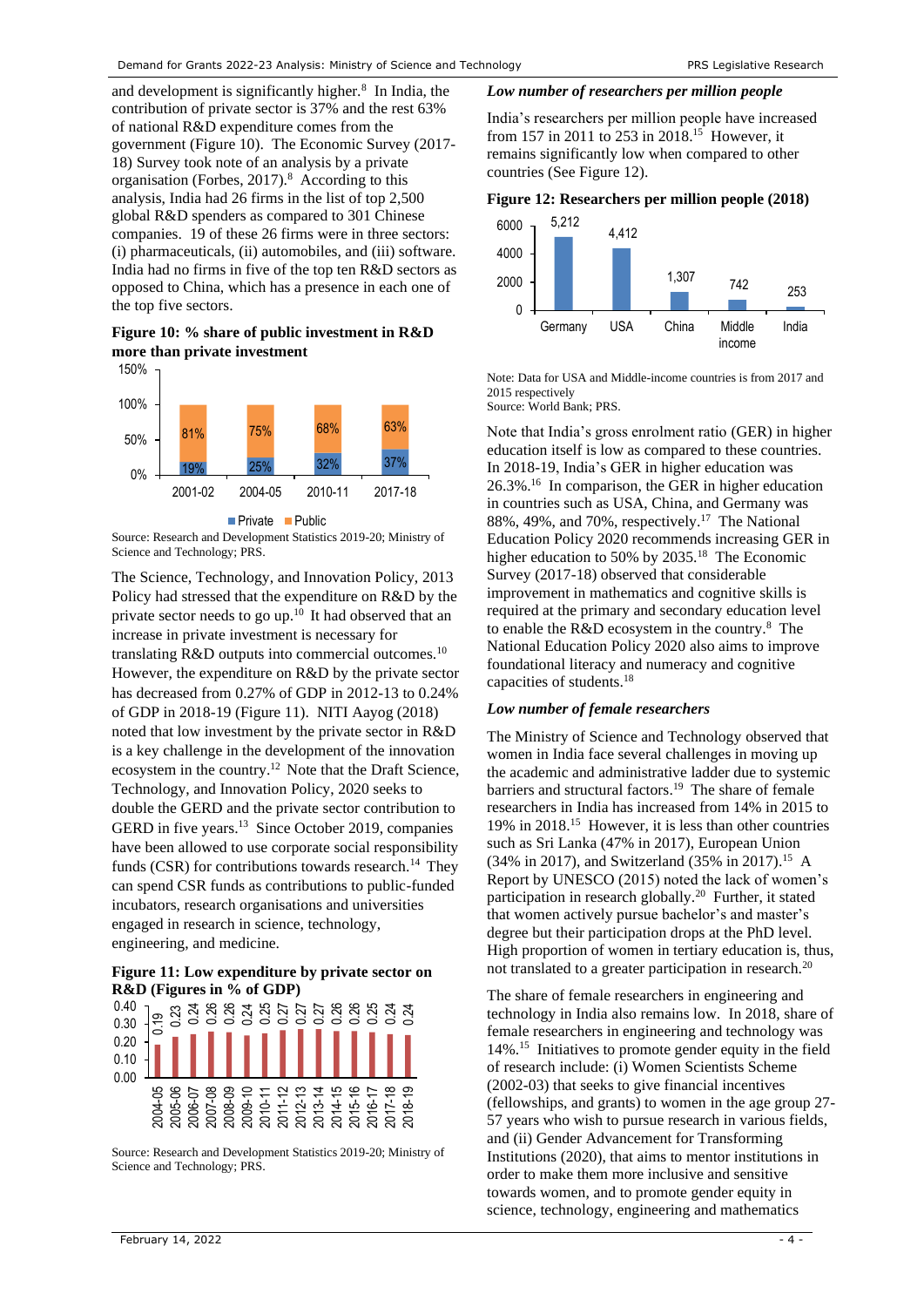# (STEM) domains.[19,2](#page-3-6)1

### *Inadequate incentives for researchers*

UNESCO (2021) observed that university graduates in India from STEM represent a little over one in four graduates.[15](#page-3-4) Science graduates also make up a greater share of the total than graduates in engineering and technology.[15](#page-3-4) UNESCO (2021) observed that, although India has a low researcher density, there is little evidence to show that demand for STEM graduates has increased, as investment in R&D has not kept pace with the rise in GDP. [15](#page-3-4)

NITI Aayog (2018) had observed that the link between research, higher education, and the industry is weak and nascent in India.<sup>[12](#page-3-7)</sup> It further observed that so far, the education system has not focussed on cultivating scientific temperament at an early age. Even in the later stages, the lack of career opportunities in basic sciences leads to the diversion of potential researchers to other rewarding sectors. It had recommended that once the Higher Education Commission is set up, the Commission may consider giving credits for innovation and startups.[12](#page-3-7) The Commission should also consider setting up online entrepreneurial development courses in colleges and universities.<sup>[12](#page-3-7)</sup> The Higher Education Commission is proposed to replace the existing regulatory institutions for higher education.[12](#page-3-7)

The Economic Survey (2017-18) also noted that more than one lakh people with PhDs, who were born in India, live and work outside India[.](#page-1-5) 8 In USA alone, the number of immigrant scientists and engineers from India increased from five lakh in 2003 to 9.5 lakh in 201[3.](#page-1-5)<sup>8</sup> It noted that government programs such as Ramanujan Fellowship Scheme, INSPIRE Faculty Scheme, and Ramalingaswami Re-Entry Fellowships provide opportunities to Indian researchers residing in foreign countries to work in Indian universities. However, the number of people returning has been modest (243 during 2007-12 and 649 during 2012-17).<sup>[8](#page-1-5)</sup> The Survey recommended enhancing the scope of these schemes to also provide additional support for good research instead of just financial incentive. The additional support should include: (i) laboratory resources, and (ii) ability to hire post-doc[s.](#page-1-5)<sup>8</sup>

## *Exploring upcoming areas of R&D*

The Draft Science and Tech Policy (2020) noted that India is largely dependent on the import of technologies in the priority sectors (such as agriculture, health, energy, and environment).<sup>[13](#page-3-8)</sup> The Policy outlined the need to achieve self-reliance and address local problems, through science, technology, and innovation.<sup>[13](#page-3-8)</sup> Further, it observed that there is a need to focus on: (i) indigenous development of technology, (ii) providing sustainable solutions through technology, and (iii) promoting the development of disruptive technologies (such as blockchain, and artificial intelligence). [13](#page-3-8) NITI (2021) Aayog recommended undertaking steps to promote R&D in emerging fields such as artificial intelligence artificial intelligence, automation, and cybersecurity.<sup>[28](#page-4-0)</sup> The National Strategy for Artificial Intelligence, NITI Aayog (2018) noted the

need to promote R&D in artificial intelligence technologies to improve health care, education, agriculture, and to enable smart cities infrastructure, and smart mobility. 22

## **Table 2: National research expenditure by areas (2017-18)**

| <b>Sector</b>                          | % Share |
|----------------------------------------|---------|
| Health                                 | 19%     |
| Defence                                | 17%     |
| Agriculture, forestry, and fishing     | 13%     |
| Industrial production and technology   | 10%     |
| <b>Exploration of Space</b>            | 9%      |
| Transport, telecommunication and other | 9%      |
| infrastructure                         |         |
| Energy                                 | 7%      |
| General advancement of knowledge       | 7%      |
| Others                                 | 11%     |

Source: Research and Development Statistics 2019-20; Ministry of Science and Technology; PRS.

Some recent measures to incentivise R&D across sectors include:

- **In December 2021, the Union Cabinet several** programmes to promote R&D and manufacturing in semiconductor and electronic display industry in India.<sup>23</sup> The Ministry of Electronics and Information Technology will take steps to modernise and commercialise the Semi-Conductor Laboratory, an autonomous body engaged in R&D in areas of microelectronics.
- **■** Ministry of Electronics and Information Technology released the National Strategy on Blockchain (2021) which seeks to promote advanced research in indigenous blockchain technology. 24 It identified the lack of availability skilled manpower as a challenge for the development of blockchain.
- The National Mission on Transformative Mobility and Battery Storage, approved in March, 2019, seeks to promote R&D in production of electric vehicles and batteries. 25
- In 2021, a production linked scheme for promoting telecom and networking products manufacturing in India. 26 Under the scheme, there is a component to provide capital expenditure on R&D and product development. The total outlay of the Scheme is Rs 12,195 crore (2021-22 to 2025-26).
- In the 2022-23 budget speech, there were two announcements for promoting R&D- (i) government contribution and support for R&D in upcoming fields such as artificial intelligence, drones, green energy, and space economy, and (ii) introduction of a PPP scheme for delivery of digital and high-tech services to farmers with involvement of public sector research alongside other stakeholders.<sup>27</sup>

<span id="page-4-0"></span>NITI Aayog (2021) noted that R&D should be geared towards providing solutions to national problems such as climate change, inadequate potable clean water, and affordable healthcare.<sup>28</sup> The use of  $R&D$  outputs for providing end-to-end solutions requires strong linkage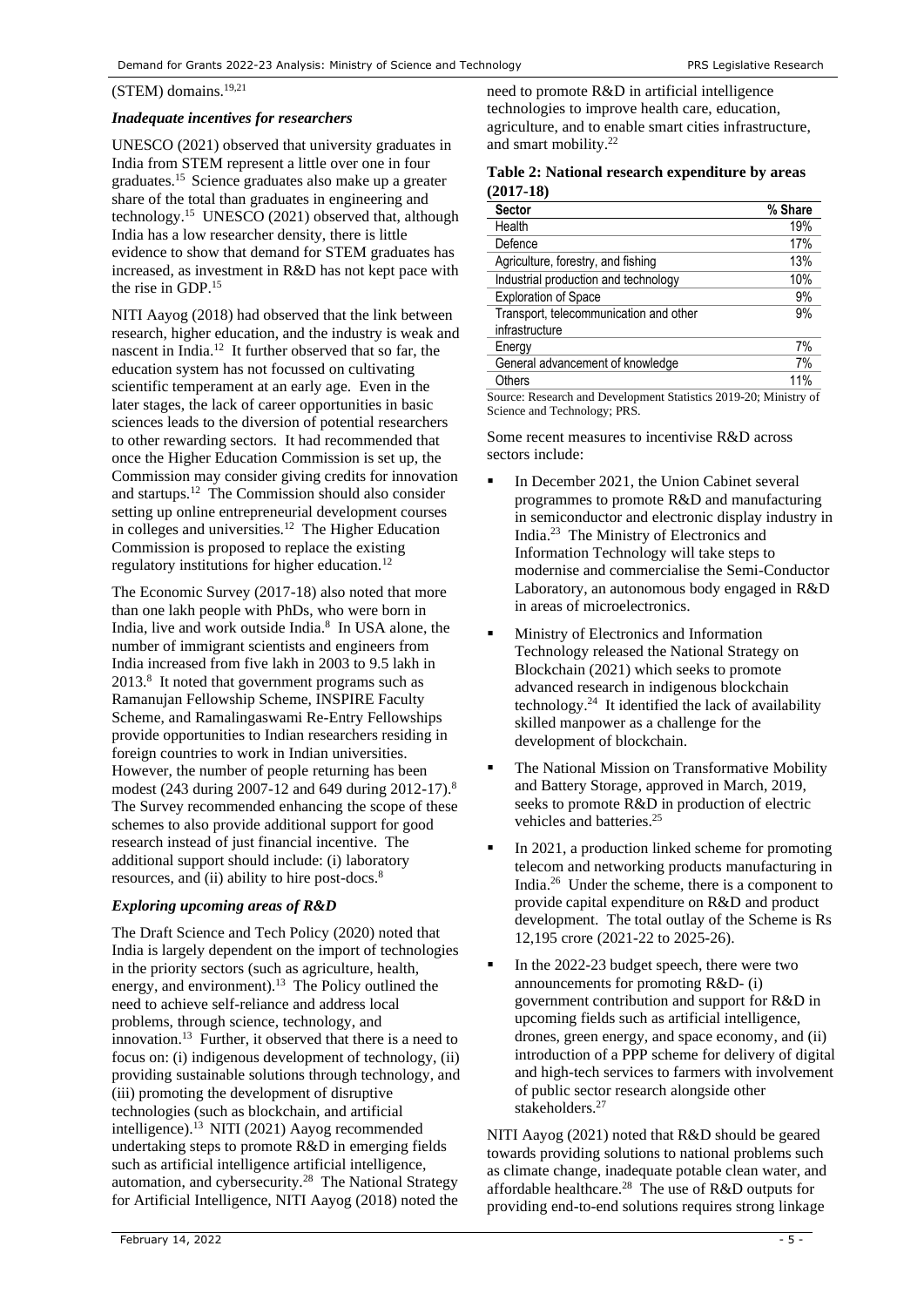of the R&D sector with central and state governments. NITI Aayog recommended: (i) formulating an oversight and monitoring mechanism may be formed to oversee R&D programmes, and (ii) constituting six sector task forces on R&D mission on water, agriculture health, energy, climate change, and national security.

#### *Share in global scientific publications increased but target set in the 2013 Policy likely to be missed*

The Economic Survey (2017-18) noted that looking at scientific publications can help in assessing the productivityand quality of research.<sup>8</sup> The Science, Technology, and Innovation Policy 2013 observed that India's share in the global scientific publications had increased from 1.8% in 2001 to 3.5% in 2011.[10](#page-1-3) The Policy had set a target of doubling the global share in the scientific publications by  $2020$ [.](#page-1-5)<sup>8</sup> By 2016, India increased its share in the global scientific publication to  $4.1\%$  $4.1\%$  $4.1\%$  (latest data available). <sup>9</sup> The compounded annual growth rate (CAGR) for scientific publications during the 2011-2016 period for India has been 6.4% as against the CAGR of 3.7% for the worl[d.](#page-1-6)<sup>9</sup> If the publication output were to grow at the same rate, India's share in 2020 will be about 4.5%. This will be lower than the target set by the 2013 Policy for 2020 (7% share in the global scientific publications).

**Figure 13: Share in Global Scientific Publication (SCI Database)**



Note: Data is as per the Science Citation Index (SCI) Database. Source: Research and Development Statistics 2019-20; Ministry of Science and Technology; PRS.

The Economic Survey (2017-18) observed that in addition to increasing publications, India needs to improve in terms of high-quality research output (measured as highly cited articles[\).](#page-1-5)<sup>8</sup> It noted that India lags considerably on this parameter when compared to other large countries such as USA and China.[8](#page-1-5)

#### *Low number of patents in India; delays in patent approval*

There has been gradual increase in the filing and granting of patents in India. The number of patents filed in India has gone up from 39,400 in 2010-11 to 58,502 in 2020-21 and the patents granted in India has gone up from 7,509 to 28,391 during the same time period.[30](#page-5-0) India's ranking in Global Innovation Index has also improved, from 81 in 2015-16 to 46 in 2021.<sup>[30](#page-5-0)</sup> However, the number of patents granted in India is low when compared to other countries like China, USA, Japan, and Korea.<sup>[30](#page-5-0)</sup>

# **Figure 14: Patents granted (2020)**



Source: Economic Survey (2021-22); PRS.

<span id="page-5-1"></span>One of the key reasons for relatively low patents in India is the low expenditure  $R&D.^{30}$  $R&D.^{30}$  $R&D.^{30}$  The Standing Committee on Commerce noted that India grants a low number of patents (as compared to China and the USA), which can be attributed to low spending on research and development (0.7% of the GDP in 2020).<sup>29</sup> It recommended: (i) allocating funds to each government Department for research, (ii) providing incentives to private companies for undertaking research, and (iii) directing large industries to give CSR funds for research.[29](#page-5-1)

<span id="page-5-3"></span><span id="page-5-0"></span>The Economic Survey (2021-22) observed that the procedural delays and complexity of the process is another cause for low patents in India.<sup>30</sup> The average pendency for final decision in acquiring patents in India is 42 months as of 2020. This is much higher than other countries (See [Figure 15\)](#page-5-2). Note that average pendency for final decision in acquiring patents has reduced in India from 64 months in 2017 to 42 months in  $2020^{30}$  $2020^{30}$  $2020^{30}$ 

# <span id="page-5-2"></span>**Figure 15: Average pendency for final decision in acquiring patents (in months) (2020)**



Source: Economic Survey (2021-22); PRS.

Delay in India's patent application is also due to the low number of patent examiners in India.<sup>[30](#page-5-0)</sup> The number of patent examiners in India in 2020 were 615 as opposed to 13,704 in China, 8,132 in United States and 1,666 in Japan [\(Figure 16\)](#page-5-4).

#### <span id="page-5-4"></span>**Figure 16: Number of patent examiners (2020)**



Source: World Intellectual Property Indicators, 2021; PRS.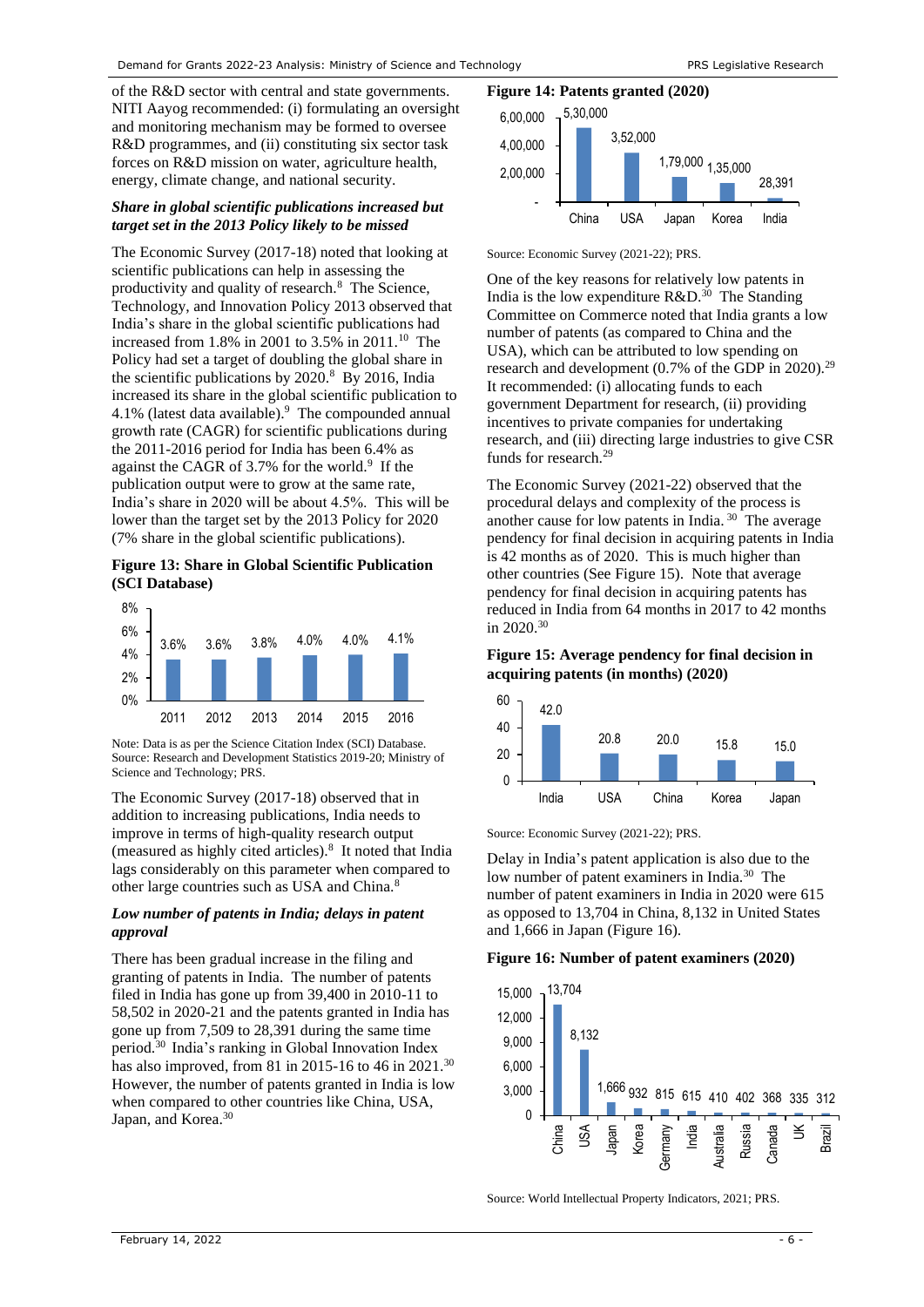## *Resident share in patent applications needs to increase*

<span id="page-6-2"></span>The Economic Survey (2017-18) had observed that patents reflect a country's standing in technolog[y.](#page-1-5)<sup>8</sup> During the 2007-18 period, the patent applications filed in India grew at a CAGR of 3%[.](#page-1-5)<sup>8</sup> As can be seen in [Figure 17,](#page-6-0) a larger number of patent applications in India are filed by non-residents (64% in 2019) as compared to countries such as China (11%) and USA  $(54\%)$ .<sup>31</sup> However, the share of residents in patent applications has been steadily increasing [\(Figure 18\)](#page-6-1)[.](#page-1-6)<sup>9</sup> The Economic Survey (2021-22) noted that the number of patents application are increasingly coming from Indian residents rather than MNCs.<sup>[30](#page-5-0)</sup> The share of Indian residents in total applications has increased from 20 per cent in 2010-11 to around 30% in 2016-17 and 40% 2020-21. The Economic Survey (2020-21) had observed that resident share in the patent applications needs to rise further for India to become an innovation nation.<sup>[31](#page-6-2)</sup> The Standing Committee on Commerce noted that only 36% (2019-20) of patents filed in India are filed by domestic entities.<sup>[29](#page-5-1)</sup> It attributed this to lack of awareness of Intellectual Property Right (IPR), and recommended the Department for Promotion of Industry and Internal Trade (DPIIT) to increase awareness among small businesses, artisans, and establishments in remote areas with participation of non-governmental organisations. [29](#page-5-1)

## <span id="page-6-0"></span>**Figure 17: Percentage of patent applications filed by non-residents in the top 10 economies (2019)**



Source: Economic Survey 2020-21; PRS.

#### <span id="page-6-1"></span>**Figure 18: Percentage of patent applications filed in India by residents**



Science and Technology; PRS.

## *Role of universities in R&D needs to increase*

The Economic Survey (2017-18) observed that in several countries, universities play a critical role in both creating the talent pool for research as well as generating high-quality research output.<sup>[8](#page-1-5)</sup> However,

publicly funded research in India is concentrated in specialised research institutes under different government department[s.](#page-1-5)<sup>8</sup> This leaves universities to largely play a teaching role. Hence, universities play a relatively small role in research activities. The Survey recommended linking national laboratories to universities for improvement in the knowledge ecosystem.[8](#page-1-5) The National Education Policy (2020) proposed to establish a National Research Foundation (NRF) to enable a culture of research through universities.<sup>32</sup> NRF seeks to promote R&D through suitable incentives at the state universities and other public institutions where research capacity is limited.

#### *Foreign Direct Investment in R&D remains low*

<span id="page-6-3"></span>The Office of the Principal Scientific Advisor noted that Foreign Direct Investment (FDI) is one of the key factors for enhancing R&D exports.<sup>33</sup> India's share in global R&D exports was about 2.8% in 2019.<sup>[33](#page-6-3)</sup> R&D exports include: (i) licensing of intellectual property, (ii) technology embodied in exported intermediate goods, (iii) technology transfer through FDI, and (iv) outflow of technical services. India has a trade surplus in R&D services.<sup>[33](#page-6-3)</sup> During 2011-20, India's R&D exports grew at a CAGR of 26.6%, the highest growth among the top 10 exporting countries in  $R&D$ .<sup>[33](#page-6-3)</sup> However, R&D accounts for only a tiny share of FDI inflows into India  $(0.25\%$  in 2018-19).<sup>34</sup> Further, it is mostly concentrated in four sectors - Information and Communication Technology, Natural Sciences and Engineering, Pharmaceuticals, and Clinical Research (more than 80%).<sup>[34](#page-6-4)</sup> The Economic Advisory Council to the Prime Minister suggested a goal of increasing yearly FDI inflow into R&D to USD 300 million by 2022.<sup>35</sup> However, FDI in R&D has been on a decline since 2015-16 [\(Table 3\)](#page-6-5).<sup>[34](#page-6-4)</sup>

| Year                                                      | R&D | Total  | % Share |  |  |
|-----------------------------------------------------------|-----|--------|---------|--|--|
| 2015-16                                                   | 235 | 40,001 | 0.59%   |  |  |
| 2016-17                                                   | 84  | 43,478 | 0.19%   |  |  |
| 2017-18                                                   | 107 | 44.857 | 0.24%   |  |  |
| 2018-19                                                   | 110 | 44.366 | 0.25%   |  |  |
| 2019-20                                                   | 67  | 49.977 | 0.13%   |  |  |
| Source: Note titled "FDI into R&D: Current Status and Way |     |        |         |  |  |

#### <span id="page-6-5"></span><span id="page-6-4"></span>**Table 3: FDI equity inflow (in USD million)**

Forward" by the Office of the Principal Scientific Advisor; PRS.

#### *Adoption of technologies developed by public-funded research organisations is low*

NITI Aayog (2018) had observed that the rate of transfer of technology developed by public-funded institutions such as the Council of Scientific and Industrial Research (CSIR) is relatively low.<sup>[12](#page-3-7)</sup> It highlighted poor marketing skills and information dissemination as key reasons for this. [12](#page-3-7) It suggested the following measures to enhance technology commercialisation by public-funded institutions:

■ Value addition centres may be set up in these institutions for: (i) upscaling technologies and improving technology readiness level, (ii) coordinating with investors to incubate entrepreneurs, (ii) enabling commercialisation and marketing, and (iii) providing technology support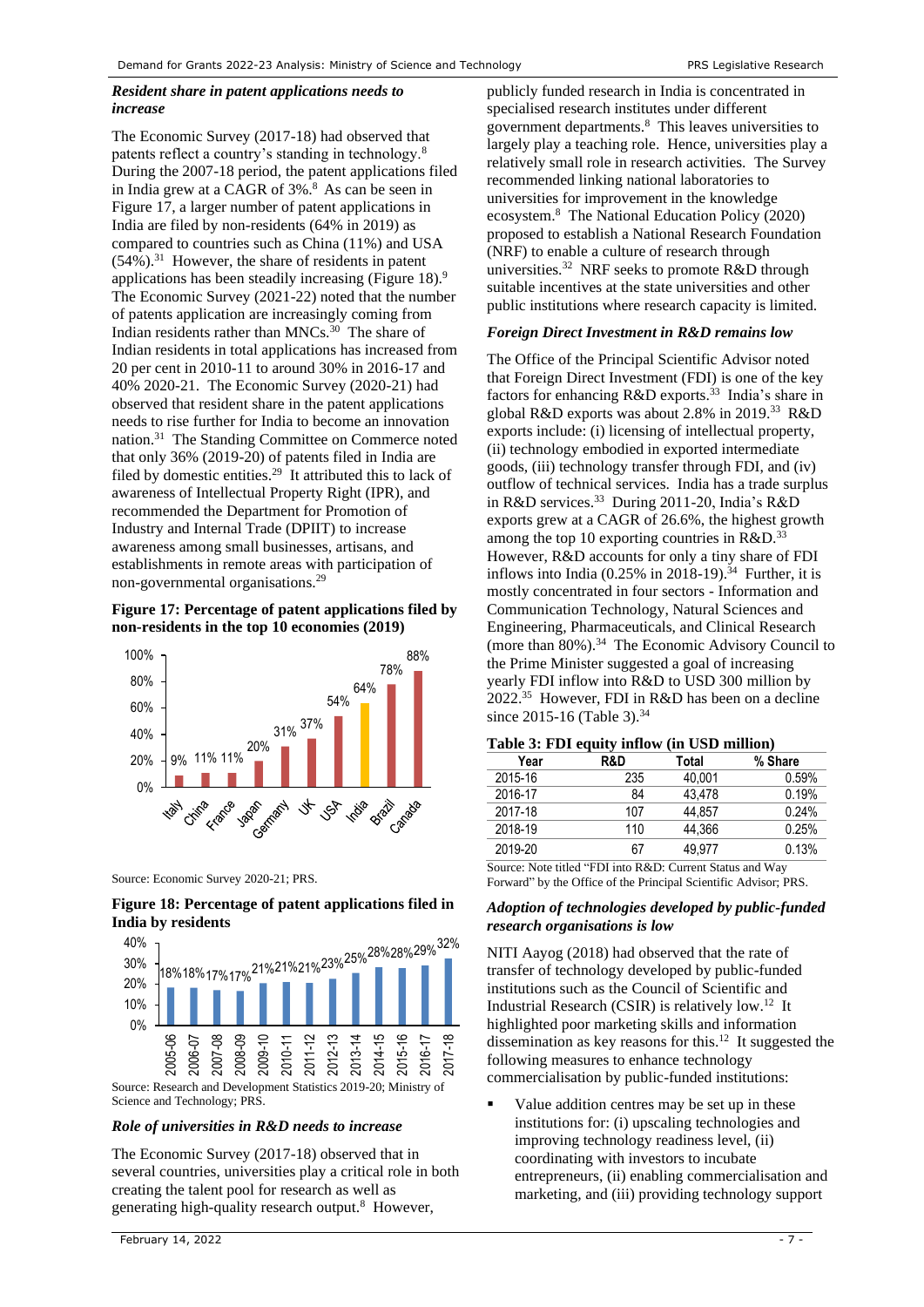during production.

- A National Technology Data Bank should be created by the DST which will act as the central database for technologies that are ready for deployment or under development.
- Public funded research institutions should focus on the development and deployment of socially relevant technologies in areas such as clean drinking water, sanitation, energy, healthcare, and organic farming. These technologies have a large potential for commercialisation.

The Standing Committee on Science and Technology (2021) observed that the research done in industrial sciences by National Laboratories under CSIR is credibl[e.](#page-1-7)<sup>7</sup> However, it noted that there is still a gap between the requirements of the industries and the research output of the National Laboratories. The Committee recommended that avenues for translation of technology and commercialisation of research should be further augmented. CSIR should work towards bridging the gap between the needs of industries and research provided by the laboratories.

### *Tax incentives for R&D to the private sector have been reduced*

India used to allow a weighted tax deduction of 200% of expenditure towards in-house research and development to corporations.<sup>[31](#page-6-2)</sup> This was reduced to 150% from April 2018. This is going to be reduced further to 100% from April 2021. The Standing Committee on Science and Technology (2020) was informed that withdrawal of tax incentive on R&D as well as exemptions on funds spent in acquiring patents by the private sector, has negatively affected the R&D investmentin the private sector. $4$  The Committee observed that the tax incentive had stimulated R&D spending by the private sector.

## *Public procurement does not encourage new and innovative technologies*

NITI Aayog (2018) had observed that public procurement is biased in favour of experienced and established products and technologies.<sup>[12](#page-3-7)</sup> This discourages new and innovative technologies offered by startups.<sup>[12](#page-3-7)</sup> It recommended that:

- international competitive bidding should be resorted to only when Indian manufacturers are unable to supply products or services of comparable international quality;
- to adopt innovative technologies, experts or scientific practitioners should be mandatorily included on committees related to public procurement; and
- Indian startups should be given preference in the technical evaluation for public procurement.

<span id="page-7-1"></span><span id="page-7-0"></span>Following incentives are available to startups recognised by the Department for Promotion of Industry and Internal Trade: (i) relaxation in prior turnover and prior experience requirements, subject to meeting of quality and technical specifications (notified in March 2016), (ii) relaxation in bid security deposit requirements (notified in July 2017).<sup>36,37,38</sup> Startups can also get the opportunity to work on trial orders with the government. [36](#page-7-0) The recognised startups are allowed to offer their products and services for procurement on government's e-marketplace platform.<sup>39</sup> This is aimed at helping startups to introduce unique innovations to government and public sector unit buyers.[39](#page-7-1)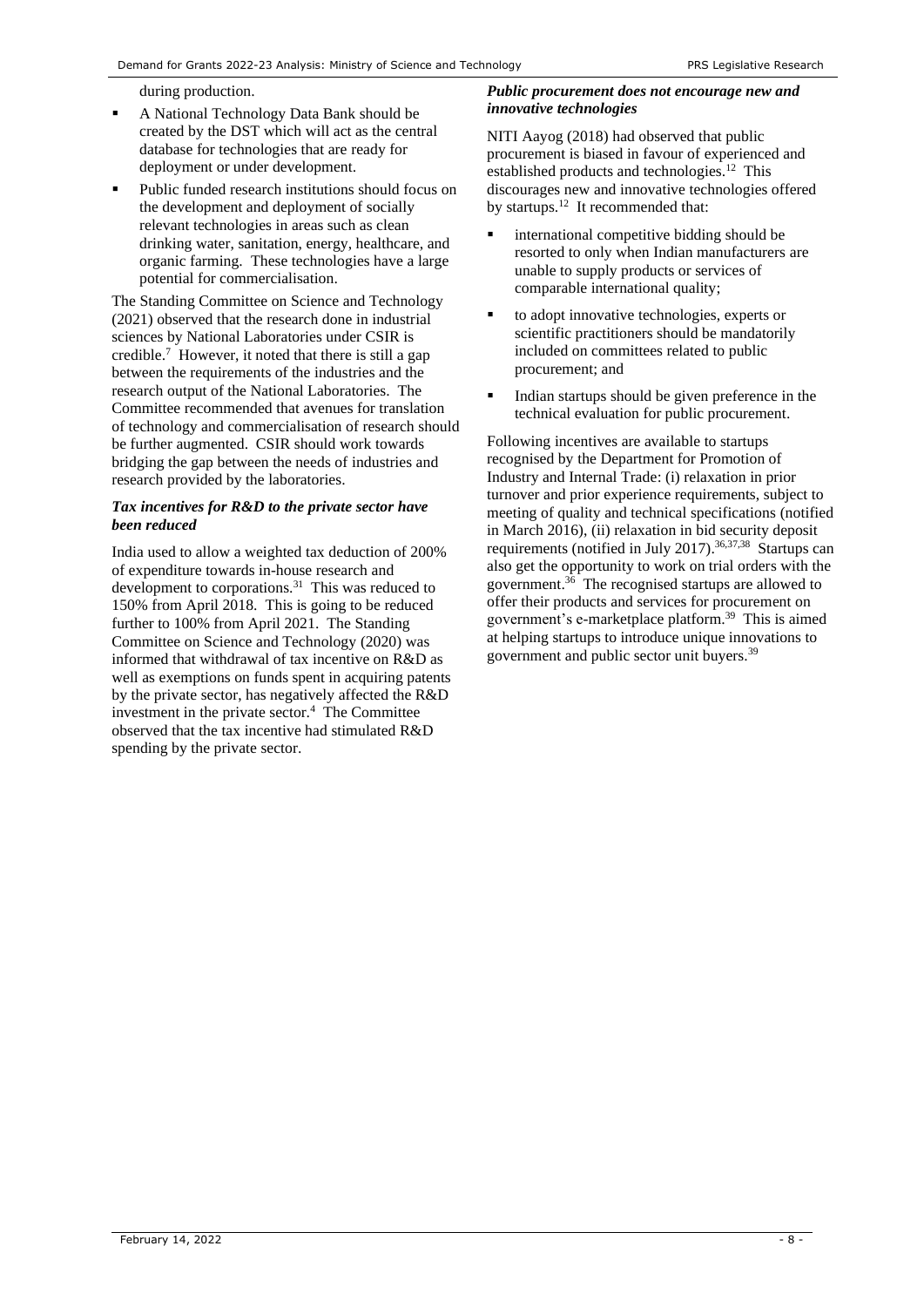## **Annexure**

#### **Table 4: Major Allocation Heads-DST (in Rs crore)**

| <b>Particular</b>                         | <b>2020-21 Actuals</b> | 2021-22 BE | 2021-22 RE | 2022-23 BE | % Change from<br>2021-22 RE to<br>2022-23 BE |
|-------------------------------------------|------------------------|------------|------------|------------|----------------------------------------------|
| Autonomous Bodies                         | 1.375                  | 1,488      | 1.488      | 1,500      | $1\%$                                        |
| Institutional and Human Capacity Building | 893                    | 1.100      | 984        | 1.128      | 15%                                          |
| Innovation, Technology Development and    | 630                    | 952        | 701        | 813        | 16%                                          |
| Deployment                                |                        |            |            |            |                                              |
| Statutory and Regulatory Bodies           | 751                    | 950        | 975        | 903        | -7%                                          |
| -Science and Engineering Research         | 741                    | 900        | 900        | 803        | $-11%$                                       |
| Board                                     |                        |            |            |            |                                              |
| -Technology Development Board             | 10                     | 50         | 75         | 100        | 33%                                          |
| Research and Development                  | 396                    | 594        | 457        | 604        | 32%                                          |
| Survey of India                           | 423                    | 531        | 472        | 524        | 11%                                          |
| National Mission on ICPS                  | 270                    | 270        |            | 350        |                                              |

Note: SERB: Science and Engineering Research Board; TDB: Technology Development Board; ICPS: Interdisciplinary Cyber Physical Systems. RE: Revised Estimates; BE: Budget Estimates. Autonomous bodies include 25 research institutes.

Source: Expenditure Budget; PRS.

#### **Table 5: Major Allocation Heads-DSIR (in Rs crore)**

| <b>Particular</b>              | <b>2020-21 Actuals</b> | 2021-22 BE | 2021-22 RE | 2022-23 BE | % Change from<br>2021-22 RE to 2022-<br>23 |
|--------------------------------|------------------------|------------|------------|------------|--------------------------------------------|
| <b>Total-CSIR</b>              | 4.202                  | 5.144      | 5.234      | 5.563      | 6%                                         |
| a. National Laboratories       | 3.802                  | 4.669      | 4.759      | 5.103      | 7%                                         |
| b. Capacity Building and Human | 400                    | 475        | 475        | 460        | $-3%$                                      |
| Resource Development           |                        |            |            |            |                                            |
| Industrial Research and        | 13                     | 21         | 21         | 29         | 38%                                        |
| Development                    |                        |            |            |            |                                            |
| Assistance to PSEs for Other   | 9                      | 14         |            | 10         | $-9%$                                      |
| Scientific Research Schemes    |                        |            |            |            |                                            |

Note: RE: Revised Estimates; BE: Budget Estimates.

Source: Expenditure Budget; PRS.

#### **Table 6: Major Allocation Heads- DBT (in Rs crore)**

| <b>Particular</b>                                     | 2020-21 Actuals | 2021-22 BE | 2021-22 RE | 2022-23 BE | % Change from 2021-22<br>RE to 2022-23 BE |
|-------------------------------------------------------|-----------------|------------|------------|------------|-------------------------------------------|
| Biotechnology Research and<br>Development             | 1.287           | 1.660      | 1.494      | 1.315      | $-12%$                                    |
| Industrial and Entrepreneurship<br>Development        | 341             | 960        | 710        | 365        | $-49%$                                    |
| Assistance to Autonomous Institutions                 | 577             | 807        | 697        | 830        | 19%                                       |
| Biotechnology Industry Research<br>Assistance Council | 28              | 40         | 25         | 35         | 40%                                       |

Note: RE: Revised Estimates; BE: Budget Estimates. Autonomous institutions include 16 R&D institutions. Source: Expenditure Budget; PRS.

#### **Table 7: Key Statistics-Department of Biotechnology**

| Indicator                                    | 2014-15 | 2015-16                  | 2016-17 | 2017-18 | 2018-19 | 2019-20 | 2020-21 | 2021-22* |
|----------------------------------------------|---------|--------------------------|---------|---------|---------|---------|---------|----------|
| <b>Ongoing Projects</b>                      | 2.212   | 1,955                    | 1,893   | 2,165   | 2,460   | 2,405   | 2,081   | 2,143    |
| <b>Projects Sanctioned</b>                   | 656     | 415                      | 552     | 831     | 847     | 594     | 259     | 161      |
| Ongoing International Collaborative Projects | 42      | 66                       | 79      | 101     | 139     | 96      | 69      | 82       |
| Scientists Supported (PI/CoPI)               | 4,801   | 4,493                    | 4,569   | 5,121   | 5,553   | 4,521   | 2,364   |          |
| Research Personnel (JRF+SRF+RA)              | 5,766   | 6,076                    | 6,180   | 6,195   | 6,221   | 6,312   |         |          |
| <b>CTEP-Proposals Sanctioned</b>             |         |                          |         |         |         |         |         |          |
| Conferences                                  |         | $\overline{\phantom{a}}$ | 161     | 92      | 83      | 96      | 8       | 16       |
| Travels                                      |         | $\overline{\phantom{0}}$ | 522     | 421     | 314     | 317     | 303     | 15       |
| Exhibitions                                  |         | $\overline{\phantom{a}}$ | 9       | 8       | 9       | 17      | 16      | 3        |
| Popular Lectures                             | -       | $\blacksquare$           | 6       | 13      | 10      | 28      | 2       | 9        |
| <b>Technologies Generated</b>                | 117     | 90                       | 136     | 75      | 82      | 119     |         |          |
| <b>Publications</b>                          | 2,482   | 2,494                    | 2,654   | 1,904   | 3,478   | 3,758   |         |          |
| <b>Patents Filed</b>                         | 186     | 160                      | 181     | 102     | 93      | 76      |         |          |

Note: \*as of February 13, 2022. PI: Principal Investigator; CoPI: Co-Principal Investigator; JRF: Junior Research Fellowship; SRF: Senior Research Fellow; RA: Research Assistant. CTEP: Conference, Travel, Exhibition, and Popular Lectures. Source: Dashboard of the Department of Biotechnology as accessed on February 13, 2022; PRS.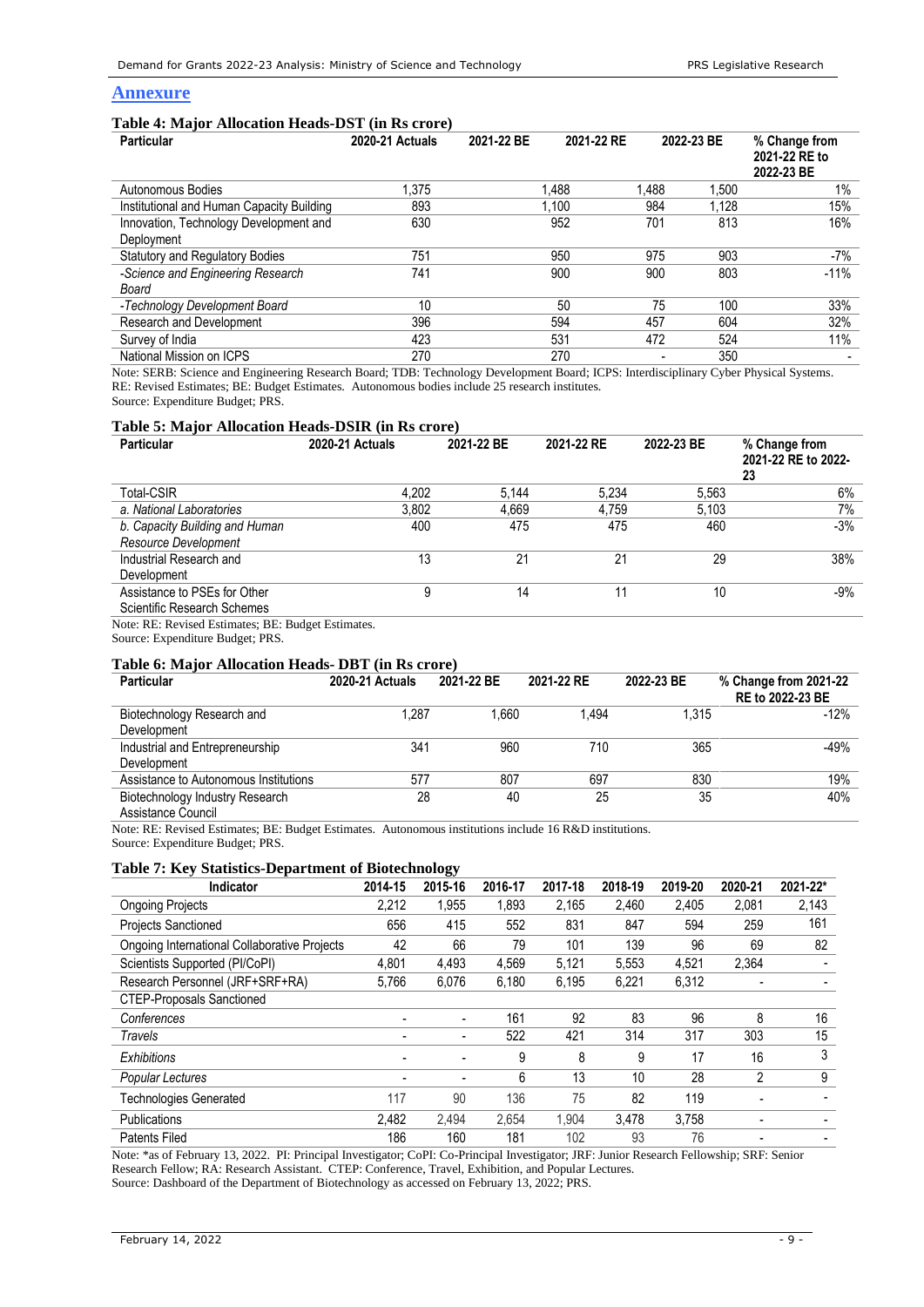| Indicator                          | 2018-19                                       | 2019-20 | 2020-21  | 2021-22 |
|------------------------------------|-----------------------------------------------|---------|----------|---------|
|                                    | <b>Human Capacity Building</b>                |         |          |         |
| Fellowships provided               | 1,16,854                                      | 92,869  | 2.528    | 2,323   |
| Number of people trained           | 20.381                                        | 2,805   | 77,972   | 33,995  |
| Number of conferences              | 640                                           | 389     | 531      | 521     |
|                                    | <b>Research and Development</b>               |         |          |         |
| New R&D Projects                   | 3.658                                         | 691     | 1,014    | 53,410  |
| <b>Ongoing Projects</b>            | 7,982                                         | 10,479  | 4,004    | 2,906   |
|                                    | <b>Institutional Capacity Building</b>        |         |          |         |
| New R&D Infra                      | 251                                           | 102     | 325      | 352     |
|                                    | <b>Innovation and Startups</b>                |         |          |         |
| Number of Innovations              | 468                                           | 658     | 797      | 937     |
| Startups                           | 898                                           | 791     | 815      | 549     |
|                                    | <b>International Cooperation</b>              |         |          |         |
| International Collaborative Visits | 3,302                                         | 774     | 1        | 6       |
| <b>Ongoing Projects</b>            | 478                                           | 2,931   | 2,554    | 1,702   |
| Fellowships                        | 66                                            | 144     | 147      | 262     |
| Number of Manpower Trained         | 1,221                                         | 569     | 283      | 336     |
|                                    | <b>Science and Engineering Research Board</b> |         |          |         |
| Number of Ongoing Projects         | 6.033                                         | 26,664  | 30,532   | 23,156  |
| Number of New R&D Projects         | 2,492                                         | 2,076   | 1,641    | 748     |
| Human Resource Development         | 2,912                                         | 2,049   | 658      | 118     |
| <b>Development Activities</b>      | 2,212                                         | 1,868   | $\Omega$ | 135     |
|                                    | <b>Autonomous Institutions</b>                |         |          |         |
| Number of Publications             | 2.336                                         | 2,624   | 3,702    | 3,164   |
| Number of PhDs Produced            | 221                                           | 296     | 217      | 183     |
| Number of Manpower Trained         | 1.896                                         | 5,452   | 4,120    | 5,975   |
| Number of Patents Granted          | 38                                            | 98      | 138      | 107     |

Source: Dashboard of the Department of Science and Technology as accessed on February 10, 2022; PRS.

# <span id="page-9-0"></span>**Table 9: % Distribution of R&D expenditure by states (2017–18)**

| <b>State</b>         | % Share |
|----------------------|---------|
| Gujarat              | 10.9    |
| <b>Tamil Nadu</b>    | 9.5     |
| Punjab               | 7.6     |
| Andhra Pradesh       | 7.5     |
| Madhya Pradesh       | 6.7     |
| <b>Uttar Pradesh</b> | 6.5     |
| Assam                | 6.3     |
| Haryana              | 5.2     |
| Karnataka            | 5.1     |
| Jammu & Kashmir      | 4       |
| Uttarakhand          | 3.9     |
| West Bengal          | 3.8     |
| Telangana            | 3.8     |
| Chhattisgarh         | 3.6     |
| Maharashtra          | 3.1     |
| Rajasthan            | 2.7     |
| Kerala               | 2.2     |
| Himachal Pradesh     | 2.2     |
| Odisha               | 2.1     |
| Manipur              | 1.4     |
| Jharkhand            | 1.3     |
| Bihar                | 0.7     |
| Meghalaya            | 0.1     |

Source: Research and Development Statistics 2019-20; Ministry of Science and Technology; PRS.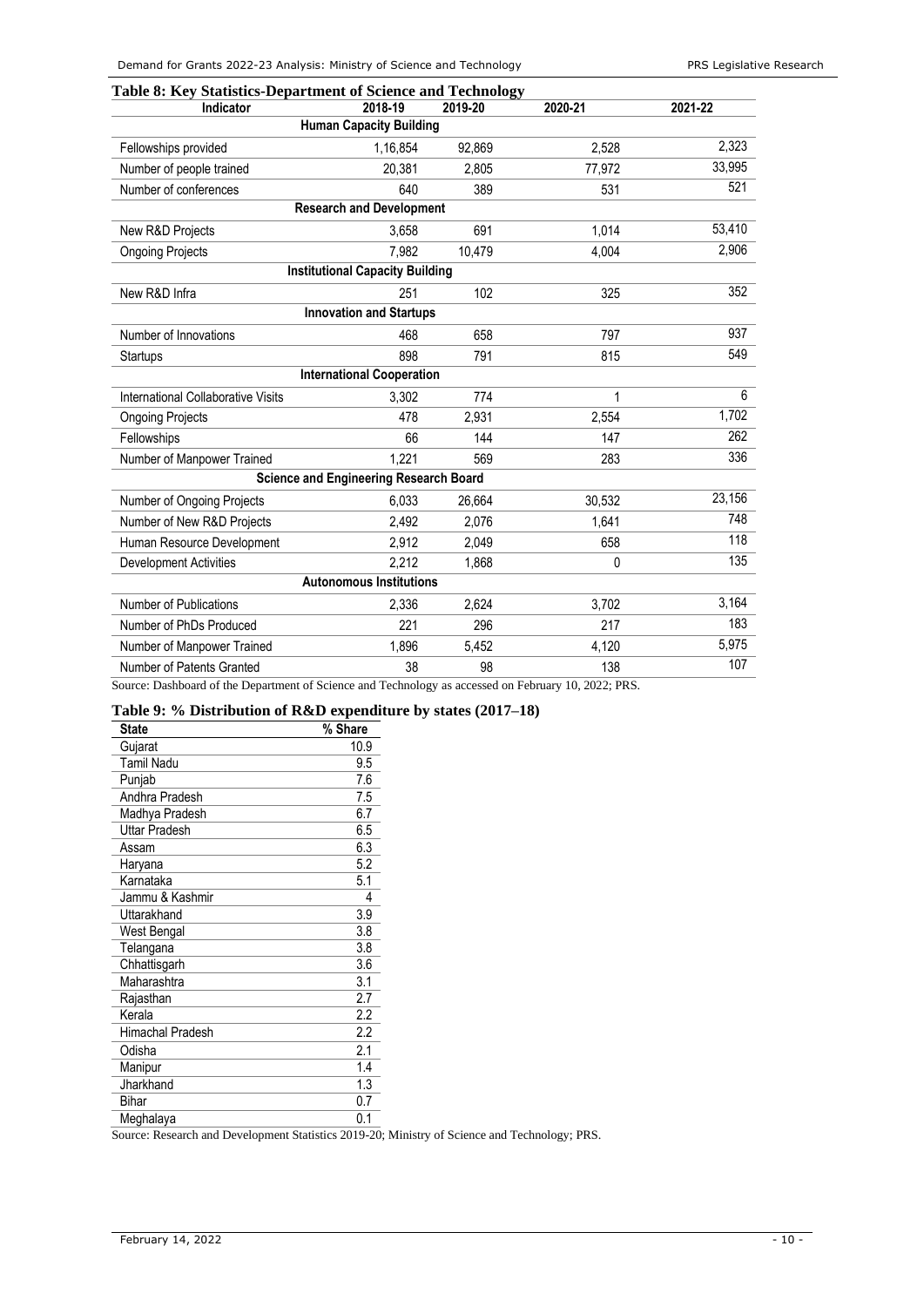<sup>1</sup> Demand No. 89, Department of Science and Technology, Ministry of Science and Technology, [https://www.indiabudget.gov.in/doc/eb/sbe89.pdf.](https://www.indiabudget.gov.in/doc/eb/sbe89.pdf)

<sup>2</sup> Demand No. 90, Department of Biotechnology, Ministry of Science and Technology, [https://www.indiabudget.gov.in/doc/eb/sbe90.pdf.](https://www.indiabudget.gov.in/doc/eb/sbe90.pdf)

<sup>3</sup> Demand No. 91, Department of Biotechnology, Ministry of Science and Technology, [https://www.indiabudget.gov.in/doc/eb/sbe91.pdf.](https://www.indiabudget.gov.in/doc/eb/sbe91.pdf)

<sup>4</sup> Report No 329: Demand for Grants (2020-2021) of the Department of Science and Technology, Standing Committee on Science and Technology, Environment, Forests, and Climate Change, March 6, 2020,

[https://rajyasabha.nic.in/rsnew/Committee\\_site/Committee\\_File/ReportFile/19/126/329\\_2020\\_12\\_15.pdf.](https://rajyasabha.nic.in/rsnew/Committee_site/Committee_File/ReportFile/19/126/329_2020_12_15.pdf)

<sup>5</sup> Medium-term Expenditure Framework Statement laid before parliament, August 2018, [https://dea.gov.in/sites/default/files/MTEF%20Statement%20%28english%29%202018.pdf.](https://dea.gov.in/sites/default/files/MTEF%20Statement%20%28english%29%202018.pdf)

<sup>6</sup> Report No. 344: Demand for Grants (2021-22) of the Department of Science and Technology, Standing Committee on Science and

Technology, Environment, Forests and Climate Change, March 8, 2021,

[https://rajyasabha.nic.in/rsnew/Committee\\_site/Committee\\_File/ReportFile/19/147/344\\_2021\\_7\\_12.pdf.](https://rajyasabha.nic.in/rsnew/Committee_site/Committee_File/ReportFile/19/147/344_2021_7_12.pdf)

<sup>7</sup> Report No. 343: Demands for Grants (2021-2022) of the Department Of Scientific and Industrial Research, Standing Committee On Science and Technology, Environment, Forests and Climate Change, March 8, 2021,

https://rajyasabha.nic.in/rsnew/Committee\_site/Committee\_File/ReportFile/19/147/343\_2021\_7\_12.pdf.

<sup>8</sup> Chapter 8: Transforming Science and Technology in India, Volume I, Economic Survey 2017-18,

https://www.thehinducentre.com/resources/article10057766.e

<sup>9</sup> S&T Indicators Tables, 2019-20, Research and Development Statistics 2019-20, Department of Science and Technology, March 2020, [https://dst.gov.in/document/reports/st-indicators-tables-2019-20.](https://dst.gov.in/document/reports/st-indicators-tables-2019-20) 

<sup>10</sup> The Science, Technology, and Innovation Policy 2013, Ministry of Science and Technology, [http://dst.gov.in/sites/default/files/STI%20Policy%202013-English.pdf.](http://dst.gov.in/sites/default/files/STI%20Policy%202013-English.pdf) 

<sup>11</sup> Research and Development Statistics, 2019-20, Ministry of Science & Technology, December 2020,

[https://dst.gov.in/sites/default/files/Research%20and%20Deveopment%20Statistics%202019-20\\_0.pdf.](https://dst.gov.in/sites/default/files/Research%20and%20Deveopment%20Statistics%202019-20_0.pdf)

<sup>12</sup> "Strategy for New India @75", NITI Aayog, November 2018, [https://www.niti.gov.in/sites/default/files/2019-](https://www.niti.gov.in/sites/default/files/2019-01/Strategy_for_New_India_2.pdf) [01/Strategy\\_for\\_New\\_India\\_2.pdf.](https://www.niti.gov.in/sites/default/files/2019-01/Strategy_for_New_India_2.pdf)

<sup>13</sup> Draft 5<sup>th</sup> Science, Technology, and Innovation Policy, Department of Science & Technology, December 2020, [https://dst.gov.in/sites/default/files/STIP\\_Doc\\_1.4\\_Dec2020.pdf.](https://dst.gov.in/sites/default/files/STIP_Doc_1.4_Dec2020.pdf)

<sup>14</sup> G.S.R. 776 (E), Ministry of Corporate Affairs, October 11, 2019[, http://egazette.nic.in/WriteReadData/2019/213151.pdf.](http://egazette.nic.in/WriteReadData/2019/213151.pdf)

<sup>15</sup> UNESCO Science Report 2021, UNESCO[, https://www.unesco.org/reports/science/2021/en/download-report.](https://www.unesco.org/reports/science/2021/en/download-report)

<sup>16</sup> All India Survey on Higher Education, 2018-19, Ministry of Human Resource Development,

[https://www.education.gov.in/sites/upload\\_files/mhrd/files/statistics-new/AISHE%20Final%20Report%202018-19.pdf.](https://www.education.gov.in/sites/upload_files/mhrd/files/statistics-new/AISHE%20Final%20Report%202018-19.pdf)

<sup>17</sup> "National Monitoring: Gross enrolment ratio by level of education", Website of UNSECO Institute for Statistics as accessed on February 11, 2021[, http://data.uis.unesco.org/.](http://data.uis.unesco.org/)

<sup>18</sup> National Education Policy 2020, Ministry of Human Resource Development, Ministry of Human Resource Development, December 2019[, https://www.education.gov.in/sites/upload\\_files/mhrd/files/NEP\\_Final\\_English\\_0.pdf.](https://www.education.gov.in/sites/upload_files/mhrd/files/NEP_Final_English_0.pdf)

<sup>19</sup> "Women Scientists Programs", Department of Science and Technology, Ministry of Science and Technology, as accessed on February 10, 2022[, https://dst.gov.in/scientific-programmes/scientific-engineering-research/women-scientists-programs.](https://dst.gov.in/scientific-programmes/scientific-engineering-research/women-scientists-programs)

<sup>20</sup> UNESCO Science Report 2015, UNESCO, 2015,

[https://en.unesco.org/sites/default/files/usr15\\_is\\_the\\_gender\\_gap\\_narrowing\\_in\\_science\\_and\\_engineering.pdf.](https://en.unesco.org/sites/default/files/usr15_is_the_gender_gap_narrowing_in_science_and_engineering.pdf)

<sup>21</sup> "DST's programmes provide support for women from all walks & stages of life to boost their career in STEM fields" Ministry of Science & Technology, Press Information Bureau, March 7, 2021.

<sup>22</sup> Approach Document for India Part  $1$  – Principles for Responsible AI, NITI Aayog, February, 2021,

[https://www.niti.gov.in/sites/default/files/2021-02/Responsible-AI-22022021.pdf.](https://www.niti.gov.in/sites/default/files/2021-02/Responsible-AI-22022021.pdf)

<sup>23</sup> "Cabinet approves Programme for Development of Semiconductors and Display Manufacturing Ecosystem in India", Press Information Bureau, December 15, 2021.

<sup>24</sup> National Strategy on Blockchain, Ministry of Electronics and Information Technology, December, 2021[, https://static.psa.gov.in/psa](https://static.psa.gov.in/psa-prod/psa_custom_files/National_BCT_Strategy%202021.pdf)[prod/psa\\_custom\\_files/National\\_BCT\\_Strategy%202021.pdf.](https://static.psa.gov.in/psa-prod/psa_custom_files/National_BCT_Strategy%202021.pdf)

<sup>25</sup> "National Mission on Transformative Mobility and Battery Storage approved by Cabinet", Press Information Bureau, Press Information Bureau, March, 2019.

<sup>26</sup> "Production Linked Incentive (PLI) Scheme for Promoting Telecom and Networking Products Manufacturing in India", Ministry of Communications, Press Information Bureau, October 14, 2021.

<sup>27</sup> Budget Speech, 2022-23, February 1, 2022, [https://www.indiabudget.gov.in/doc/Budget\\_Speech.pdf.](https://www.indiabudget.gov.in/doc/Budget_Speech.pdf)

<sup>28</sup> Reforms and Action Points to Strengthen Science, Technology and Innovation Ecosystem in India, NITI Aayog, August, 2021, https://www.niti.gov.in/sites/default/files/2021-09/PublishedReformsinST.pdf

<sup>29</sup> Report No. 161: Review of the Intellectual Property Rights Regime in India, Standing Committee on Commerce, July 23, 2021, [https://www.niti.gov.in/sites/default/files/2021-02/Responsible-AI-22022021.pdf.](https://www.niti.gov.in/sites/default/files/2021-02/Responsible-AI-22022021.pdf)

[https://rajyasabha.nic.in/rsnew/Committee\\_site/Committee\\_File/ReportFile/13/141/161\\_2021\\_7\\_15.pdf.](https://rajyasabha.nic.in/rsnew/Committee_site/Committee_File/ReportFile/13/141/161_2021_7_15.pdf)

<sup>30</sup> Chapter 9: Services, Economic Survey, 2021-22[, https://www.indiabudget.gov.in/economicsurvey/.](https://www.indiabudget.gov.in/economicsurvey/)

<sup>31</sup> Chapter 8: Innovation: Trending Up but needs thrust, especially from the Private Sector, Volume I, Economic Survey 2020-21,

[https://www.indiabudget.gov.in/economicsurvey/doc/vol1chapter/echap08\\_vol1.pdf.](https://www.indiabudget.gov.in/economicsurvey/doc/vol1chapter/echap08_vol1.pdf)

<sup>32</sup> National Education Policy, 2020, Ministry of Human Resource Development,

[https://www.education.gov.in/sites/upload\\_files/mhrd/files/NEP\\_Final\\_English\\_0.pdf.](https://www.education.gov.in/sites/upload_files/mhrd/files/NEP_Final_English_0.pdf)

<sup>33</sup> Note on R&D Exports, Office of the Principal Scientific Advisor to the Government of India, December 10, 2020, [https://www.psa.gov.in/psa-prod/publication/R%26D%20Exports.pdf.](https://www.psa.gov.in/psa-prod/publication/R%26D%20Exports.pdf)

<sup>34</sup> Note on FDI into R&D, Office of the Principal Scientific Advisor to the Government of India, November 10, 2020, [https://www.psa.gov.in/psa-prod/publication/FDI%20in%20R%26D.pdf.](https://www.psa.gov.in/psa-prod/publication/FDI%20in%20R%26D.pdf)